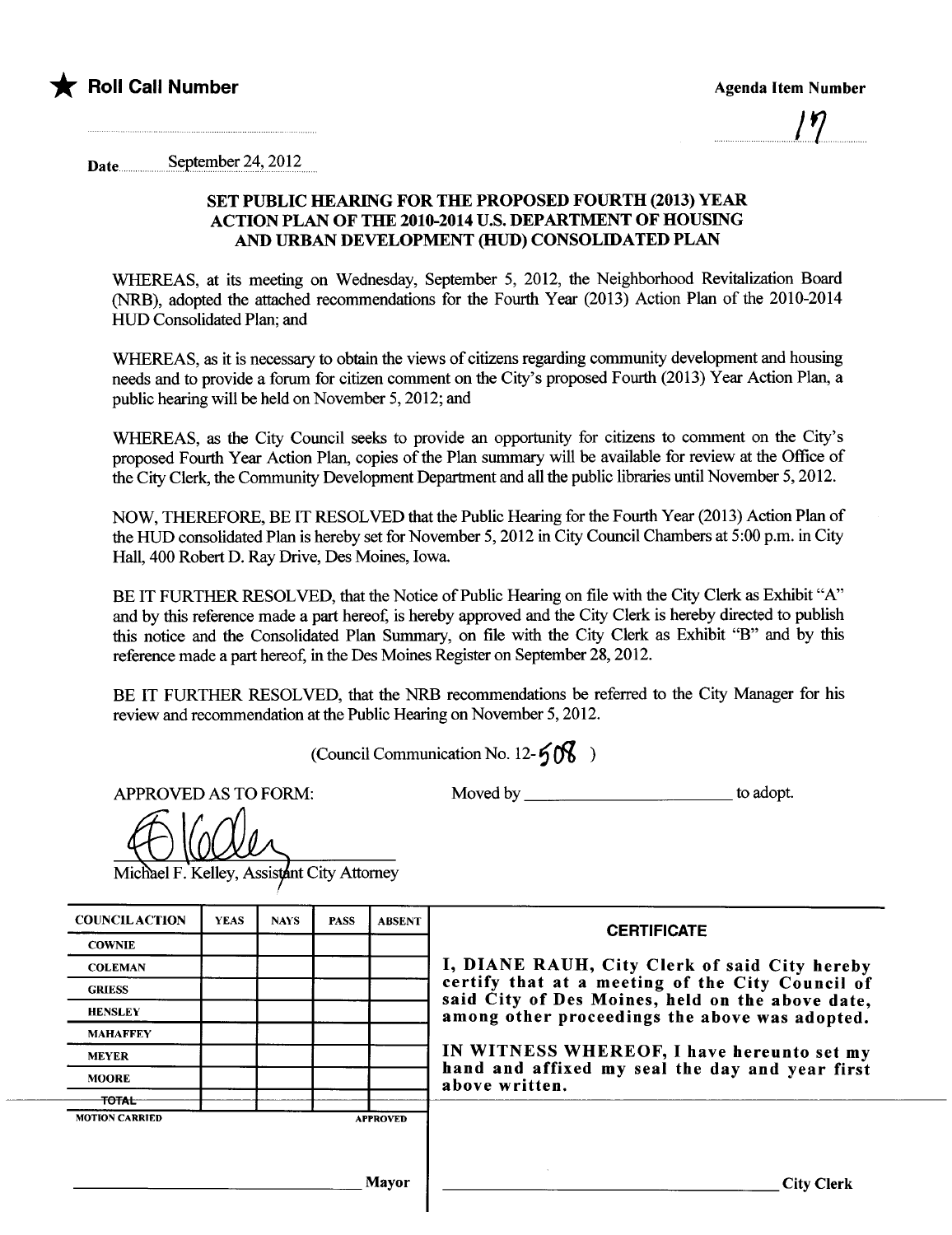## 2013 Action Plan for the 2010~2014 HUD Consolidated Plan

At their meeting on September 5,2012 the Neighborhood Revitalization Board (NRB) received a presentation on the 2013 Action Plan. The NRB adopted the following recommendation for the 2013 HUD Consolidated Plan. The Plan includes the Community Development Block Grant Program (CDBG), HOME Investment Partnership (HOME), and the Emergency Solutions Grant (ESG) program.

The NRB recommended funding the following activities for the 2013 program year:

Code Enforcement - Neighborhood Based Service Delivery Program (NBSD)

Office of Economic Development - Neighborhood Commercial Revitalization Loan Program

Office of Economic Development - Economic Financial Assistance Program

Neighborhood Conservation Services - Housing Opportunities

Engineering - Demolition

Community Action Agency - Site Office Service Delivery System

Public Works - SCRUB

Code Enforcement - Cleanup of City Property

The NRB recommendations take into consideration the City-Wide Strategic Plan, the Neighborhood Revitalization Plans, the 12 City Council Goal Statements, and the goals of the CDBG, HOME, and ESG programs which, are " to primarily benefit low- and moderate- income persons by providing decent housing; a suitable living environment; and expanding economic opportunities ".

These considerations, along with the following partnerships and commitments are leveraged for neighborhood revitalization in low and moderate income neighborhoods in Des Moines:

Polk County Health Department - Lead Based Paint

State of Iowa - CDBG -DR, NSP, LIHTC, 6th Avenue

Des Moines MPO - Tomorrow Plan

Neighborhood Finance Corporation (NFC)

Neighborhood Development Corporation (NDC)

Continuum of Care - SHP and S+C

Greater Des Moines Partnership - Capital Crossroads

Nonprofit partners - Anawim Housing, Home, Inc., Habitat for Humanity, Rebuilding Together, and Polk County Housing Trust Fund.